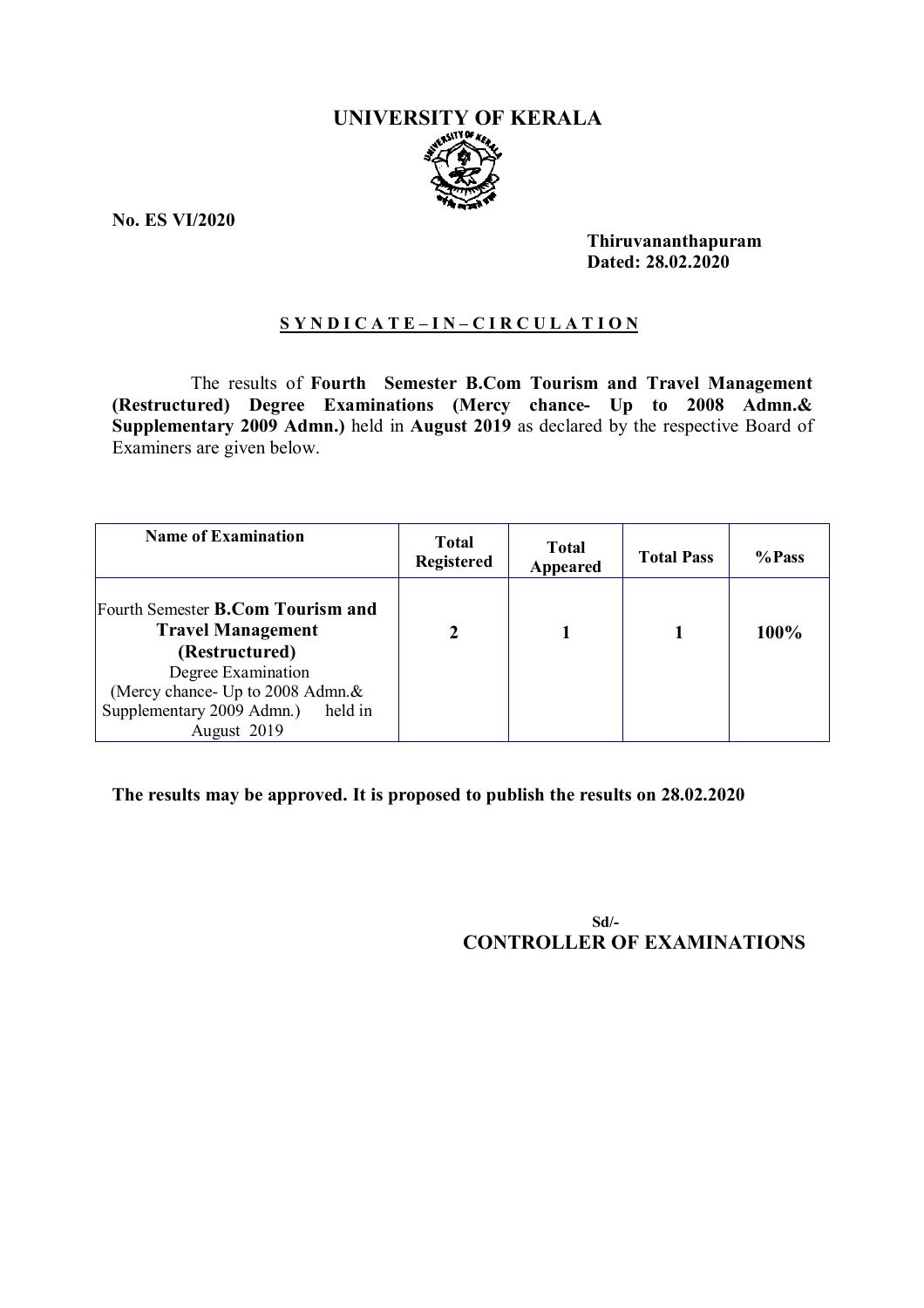# **UNIVERSITY OF KERALA NOTIFICATION**

#### **FOURTH SEMESTER B.Com TOURISM AND TRAVEL MANAGEMENT (RESTRUCTURED) DEGREE EXAMINATIONS (MERCY CHANCE- UP TO 2008 ADMN. SUPPLEMENTARY -2009 ADMN) HELD IN AUGUST 2019**

 The following is the no of candidates have been declared passed for the fourth Semester B.Com Tourism and Travel Management (Restructured) Degree Examinations (Mercy chance- Up to 2008 Admn. Supplementary 2009 Admn.) held in August 2019 by the Board of Examiners. The Candidates who wish to get their answer books revalued/scrutinized should send their application in the prescribed form along with required fees so as to reach the Controller of Examinations, University of Kerala on or before **10.03.2020**. Mark lists will not be issued to the candidates who have not remitted the C.V Camp fee of **Rs 200**/-(**Rupees Two Hundred** only)

 **Sd/-** CONTROLLER OF EXAMINATIONS

University Buildings, Thiruvananthapuram, Dated: 28.02.2020